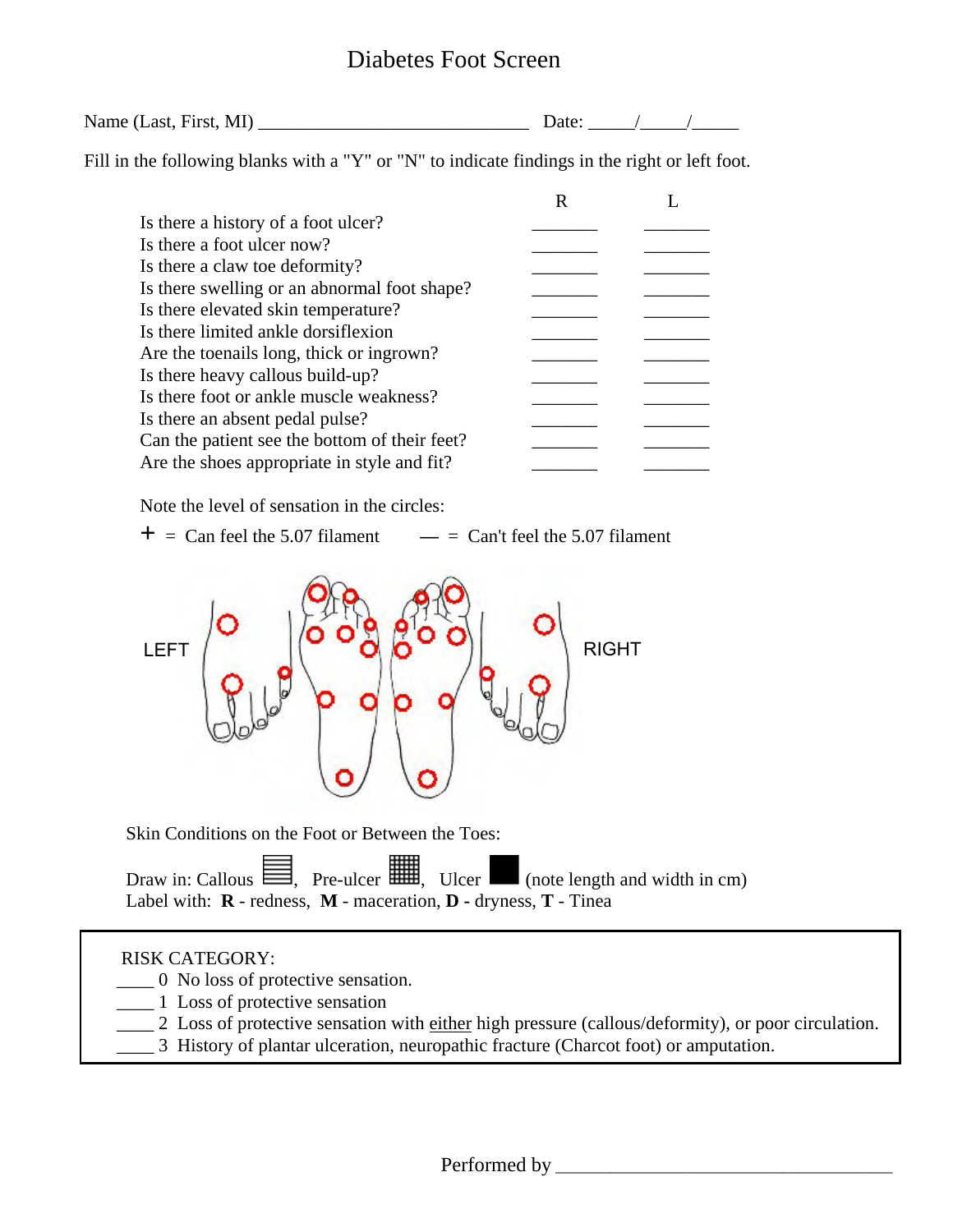# **Diabetes Foot Screen Instructions**

## **Section 1:**

The twelve questions can be answered in the 'R' *(right foot)* or 'L' *(left foot)* blank with a 'Y' or 'N' to indicate a positive or negative finding. Fill in all blanks.

#### **Question 1: Is there a history of foot ulcer? Question 2: Is there a foot ulcer now?**

 The purpose of these questions is to determine if the patient currently has or has ever had an ulcer on the foot. History of a foot ulcer places the patient at an increased risk of developing another foot ulcer and increases the potential of future amputation. The patient with a past or present foot ulcer is considered permanently in Risk Category 3.

#### **Question 3: Is there toe deformity? Question 4: Is there an abnormal shape of the foot?**

 This is determined by inspecting the general shape of the patient's foot. Conditions to consider include: prominent bony areas, partial or complete amputations of the foot or toes, clawed toes, bunions, or "Charcot Foot".

A Charcot Foot is a neuropathic foot may present with swelling, increased temperature, and little or no pain. Advanced cases show progressive signs of deformity into what is referred to as a "rocker bottom" or "boat shaped" foot. A patient with a Charcot Foot is permanently in Risk Category 3.

#### **Question 5: Are the toenails thick or ingrown?**

Identify Mycotic, significantly hypertrophic or ingrown nails.

#### **Question 6: Is there callus buildup?**

Identify focal and/or heavy callous.

#### **Question 7: Is there swelling?**

Swelling may stem from a variety of causes such as a Charcot fracture, infection, or "venous stasis".

#### **Question 8: Is there elevated skin temperature?**

Elevated, localized skin temperature can indicate excessive mechanical stress, bone fracture, or an infection and requires further evaluation. Skin temperature can be measured by a commercially available thermometer or by touch. A temperature elevation of greater than 2 degrees centigrade on the thermometer or a noticeable difference by touch when compared with the contralateral foot is considered clinically significant.

#### **Question 9: Is there muscle weakness?**

A manual muscle test of foot and great toe dorsi and plantar flexion.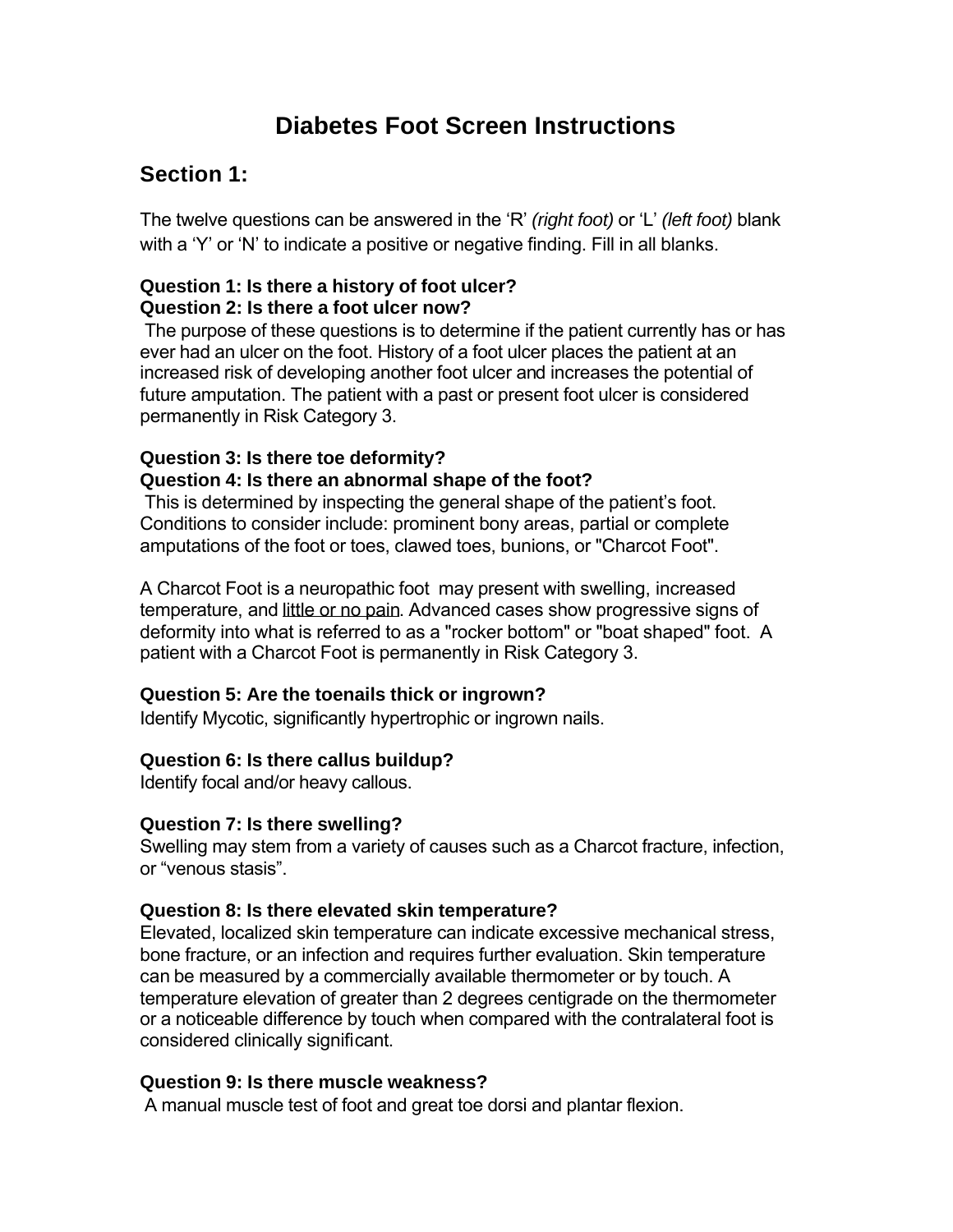#### **Question 10: Can the patient see the bottom of his/her feet?**

Obesity and/or lack of flexibility can prevent a patient from seeing his/her feet. Self-inspection and foot care is difficult with these limitations often requiring family or outside assistance.

#### **Question 11: Is the patient wearing improperly fitted shoes?**

An improperly fitted shoe may create foot pressures that lead to further complications. Patients with sensory loss often wear shoes that are too short and/or narrow resulting in ischemic ulcers on the medial or lateral metatarsal heads or the toes of a foot with claw toe deformity. Properly sized added depth shoes with soft custom molded insoles are usually indicated for patients with loss of sensation and deformity to prevent ulceration.

#### **Question 12: Does the patient use footwear appropriate for his/her category?**

See risk and management categories.

## **Section 2:**

Examine the foot and record problems identified on the Foot Screen form. Draw calluses, pre-ulcerative lesions *(a closed lesion i.e. blister or hematoma)* or open ulcers as accurately as possible using the appropriate "pattern" to indicate what type of condition is present. Label areas that are red "R", warm "W" *(warmer than the other parts of the foot or the opposite foot)*, dry "D" or macerated "M" *(friable, moist, soft tissue)* on the corresponding location of the foot drawing provided on the screen form.

A sensory exam using the 10 gram monofilament is performed at the indicated on the foot drawing. Responses are recorded in the appropriate circles. A positive response is recorded in the corresponding circle with a "+" if the patient is able to feel the filament and a negative response is recorded with a "-" if the patient cannot feel the filament.

### **Section 3:**

The accurate placement of patients into their respective Risk Category is a key element in the Foot Screen. The higher the Risk Category, the higher the risk a patient has of recurrent foot ulceration, progressive deformity, and ultimately, amputation of the foot. All patients, regardless of category, should be rescreened annually and should be given basic patient education.

A detailed description of the Risk Category is available in the document "Risk and Management Categories for the Foot."